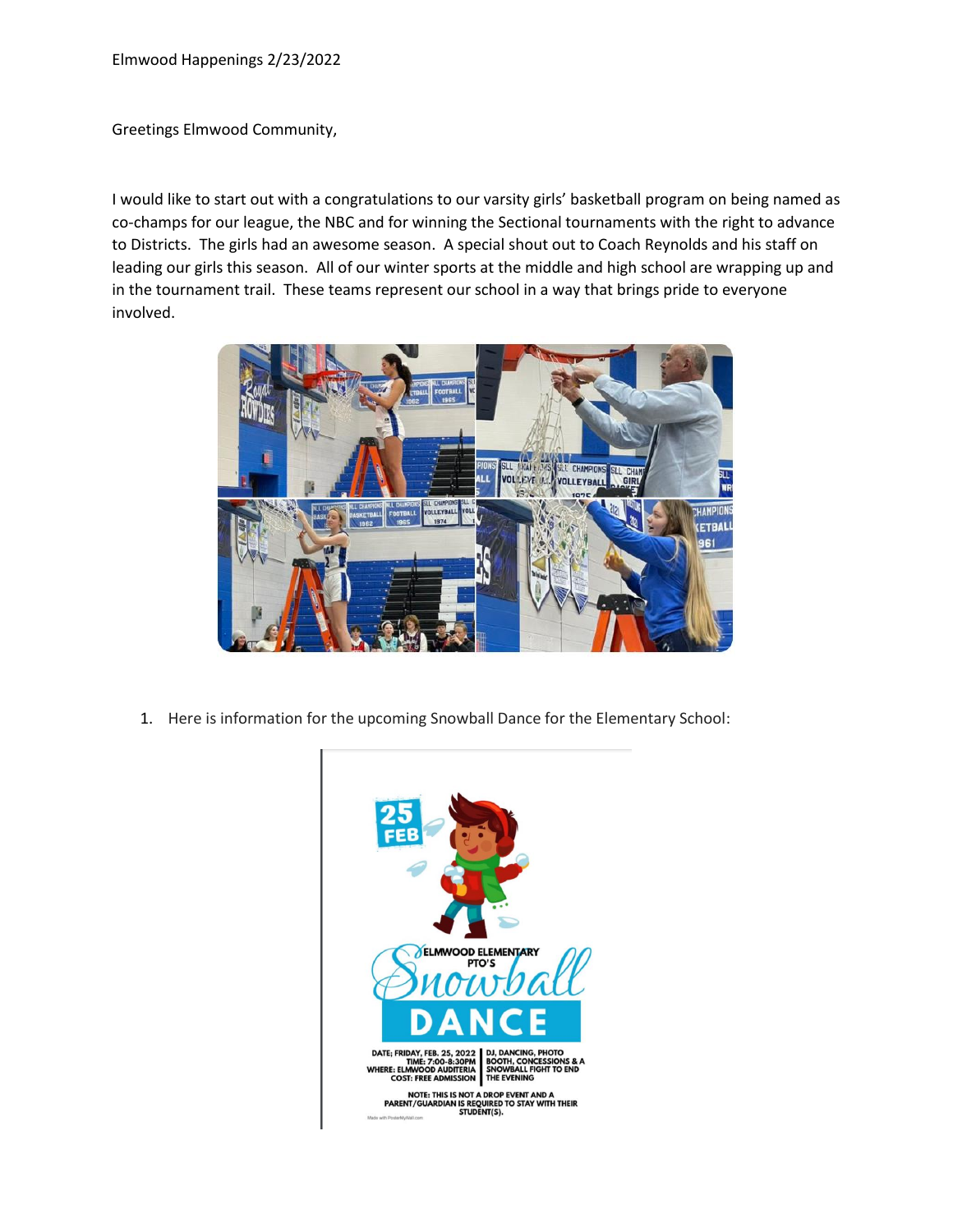2. Elementary Royal Citizens are chosen by their classroom teacher each month. Royal Citizens show kindness, respect and works hard during the school day. Royal Citizens receive a medal and certificate for their achievement. Here is a picture showing the January honorees:



3. During the month of February, our elementary students are learning about Kid's Heart Challenge, also known as Jump Rope for Heart. Students learn about Healthy Habits with Mr. McMahon (Physical Education), Miss Renollet (School Counselor), and Mrs. Farabee (Library) during their specials. The American Heart Association provides many of the activities and information about healthy habits.